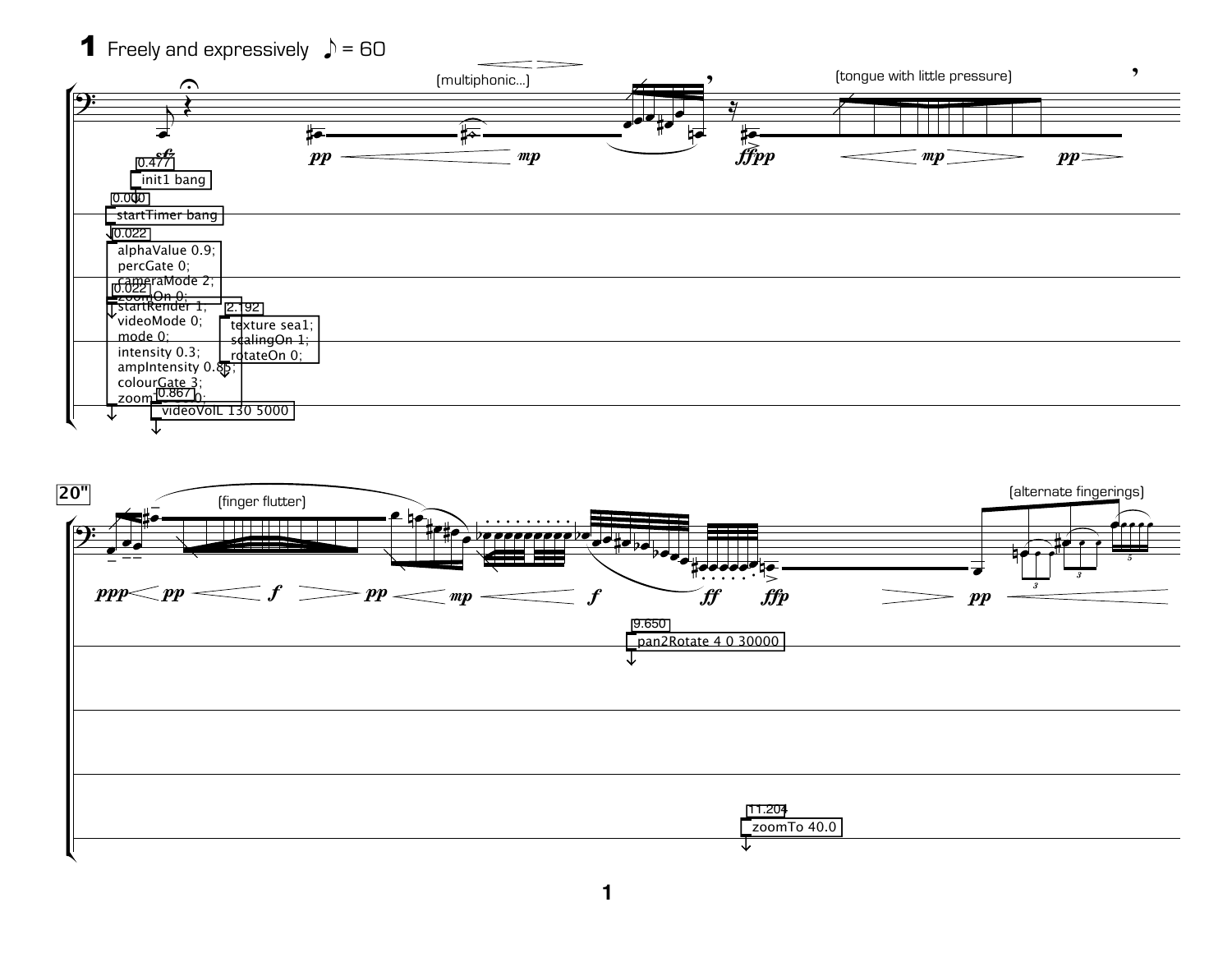

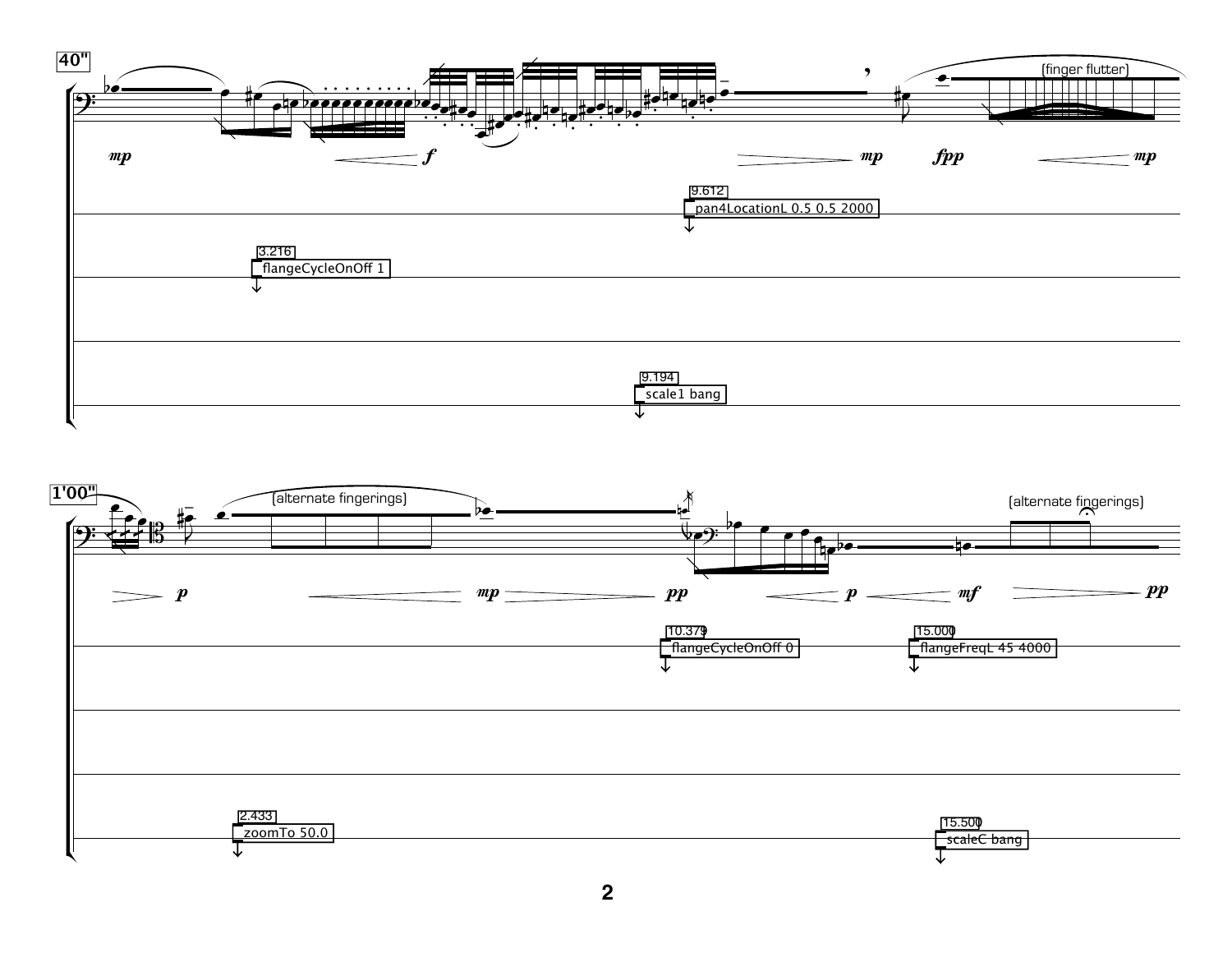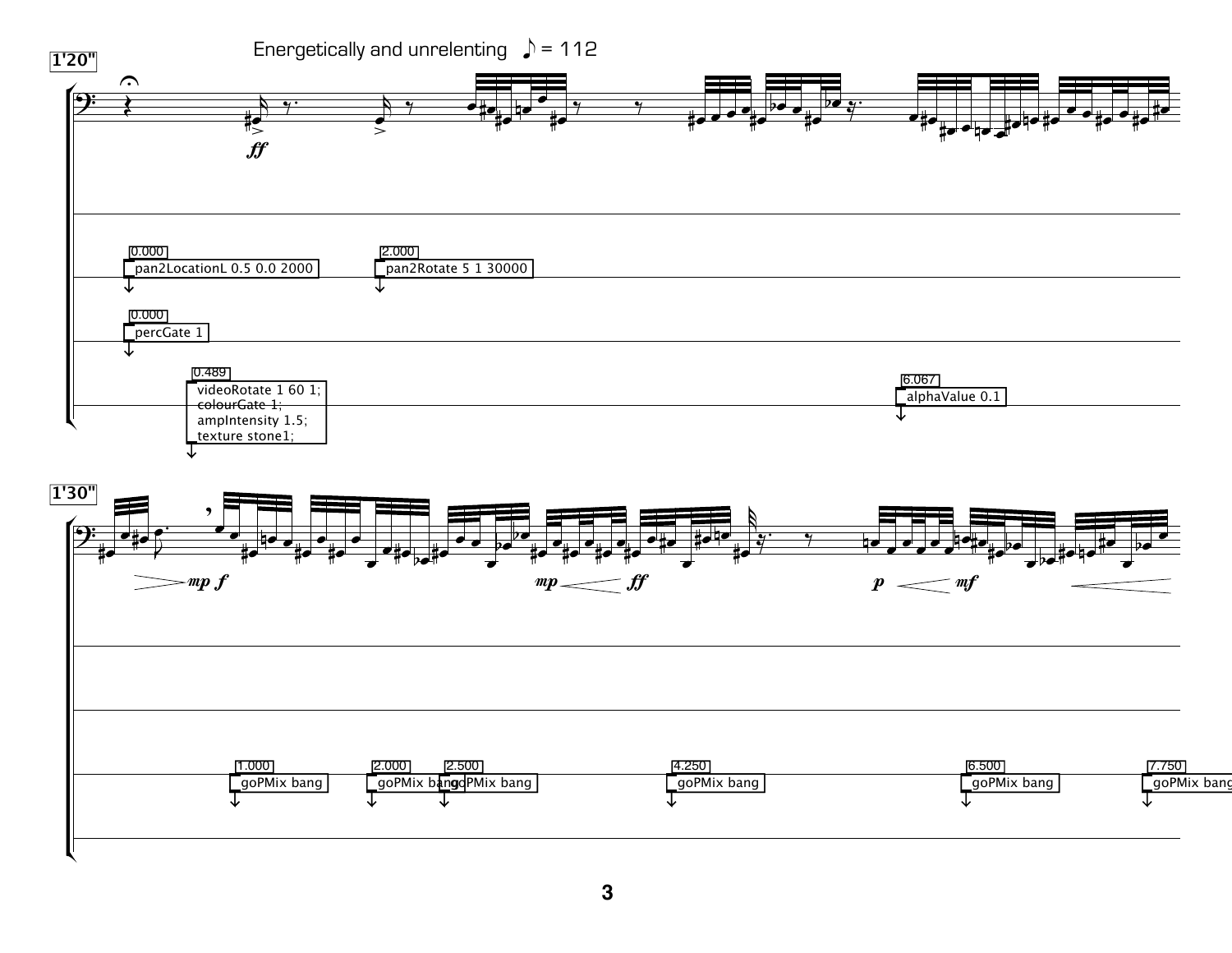

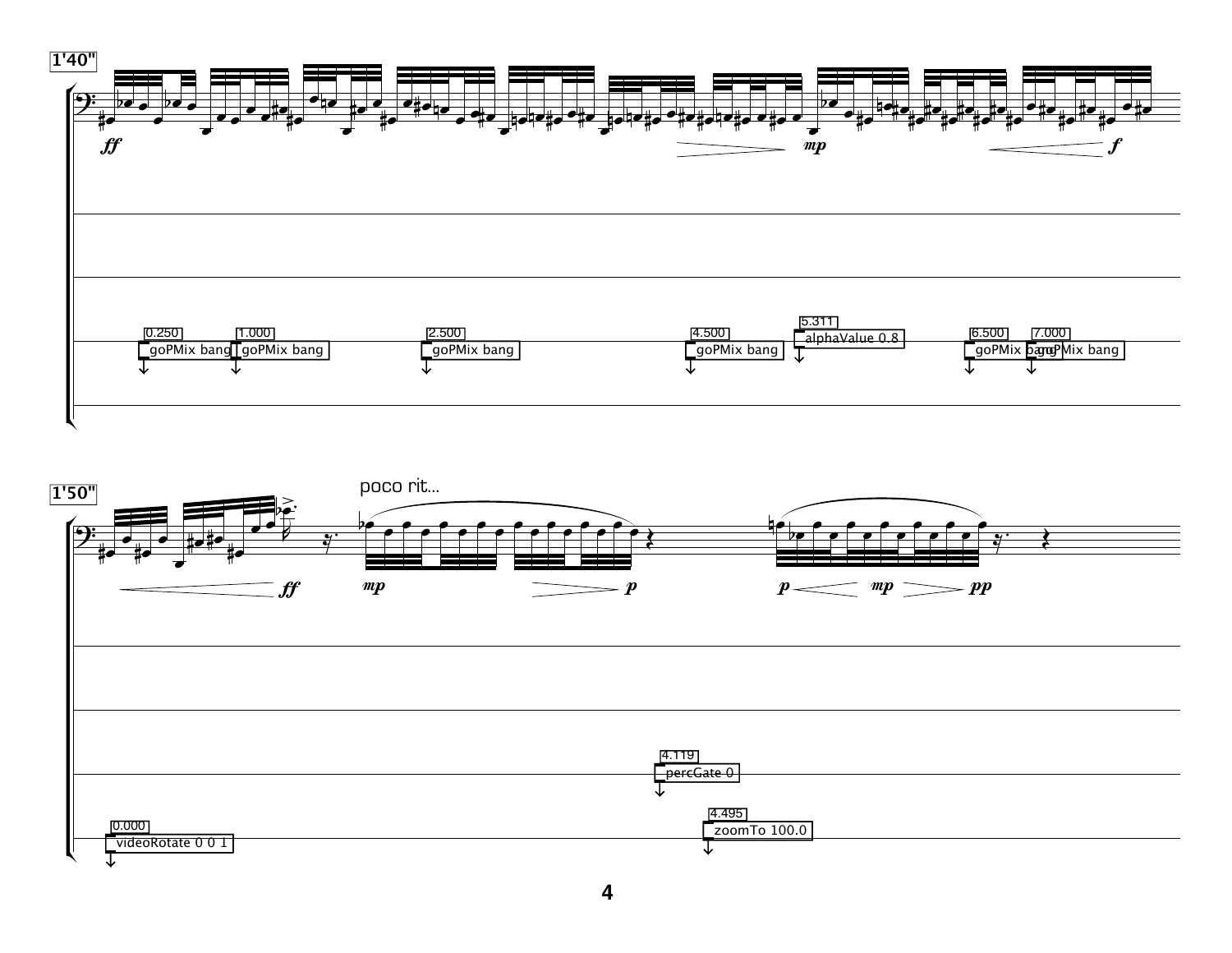

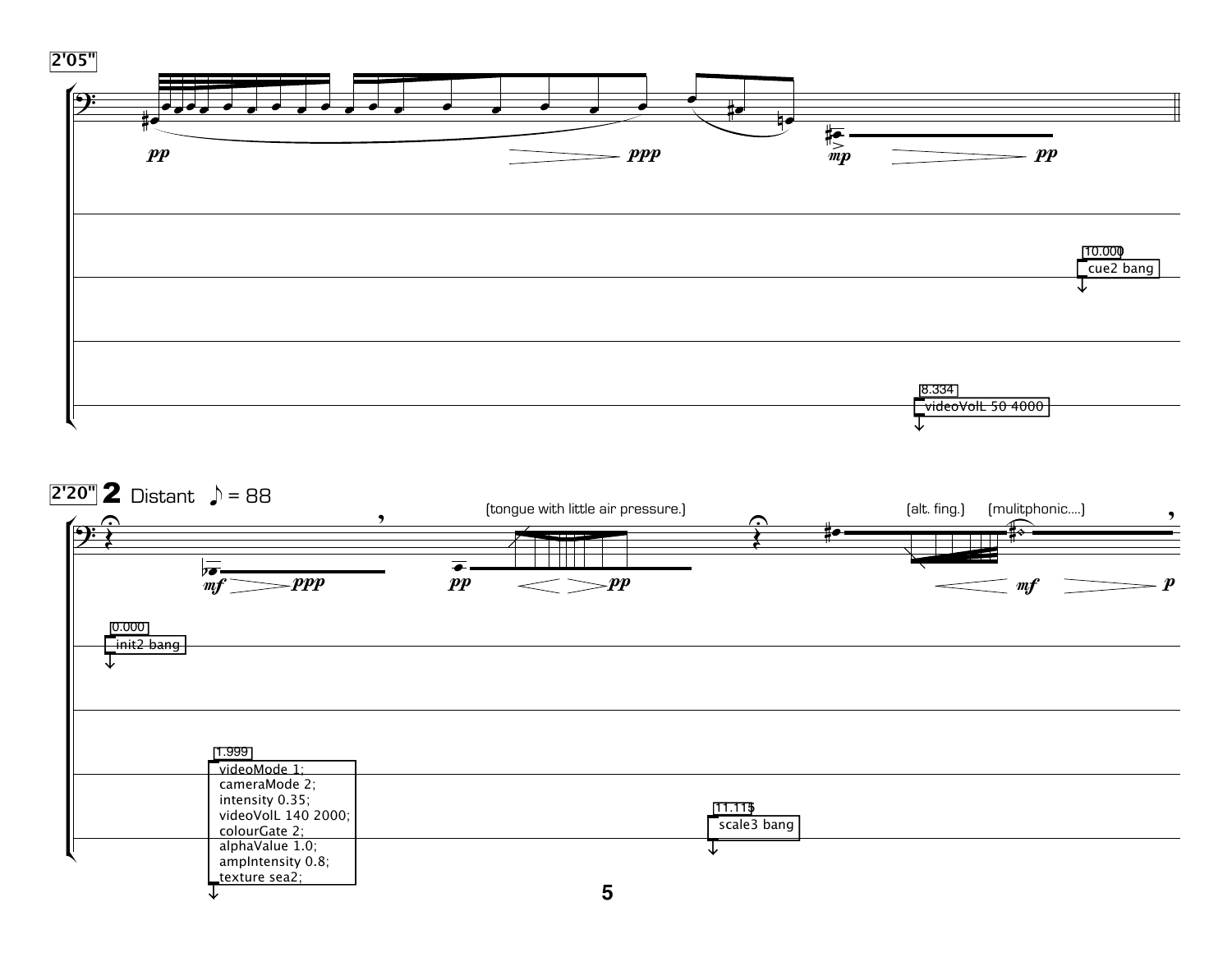

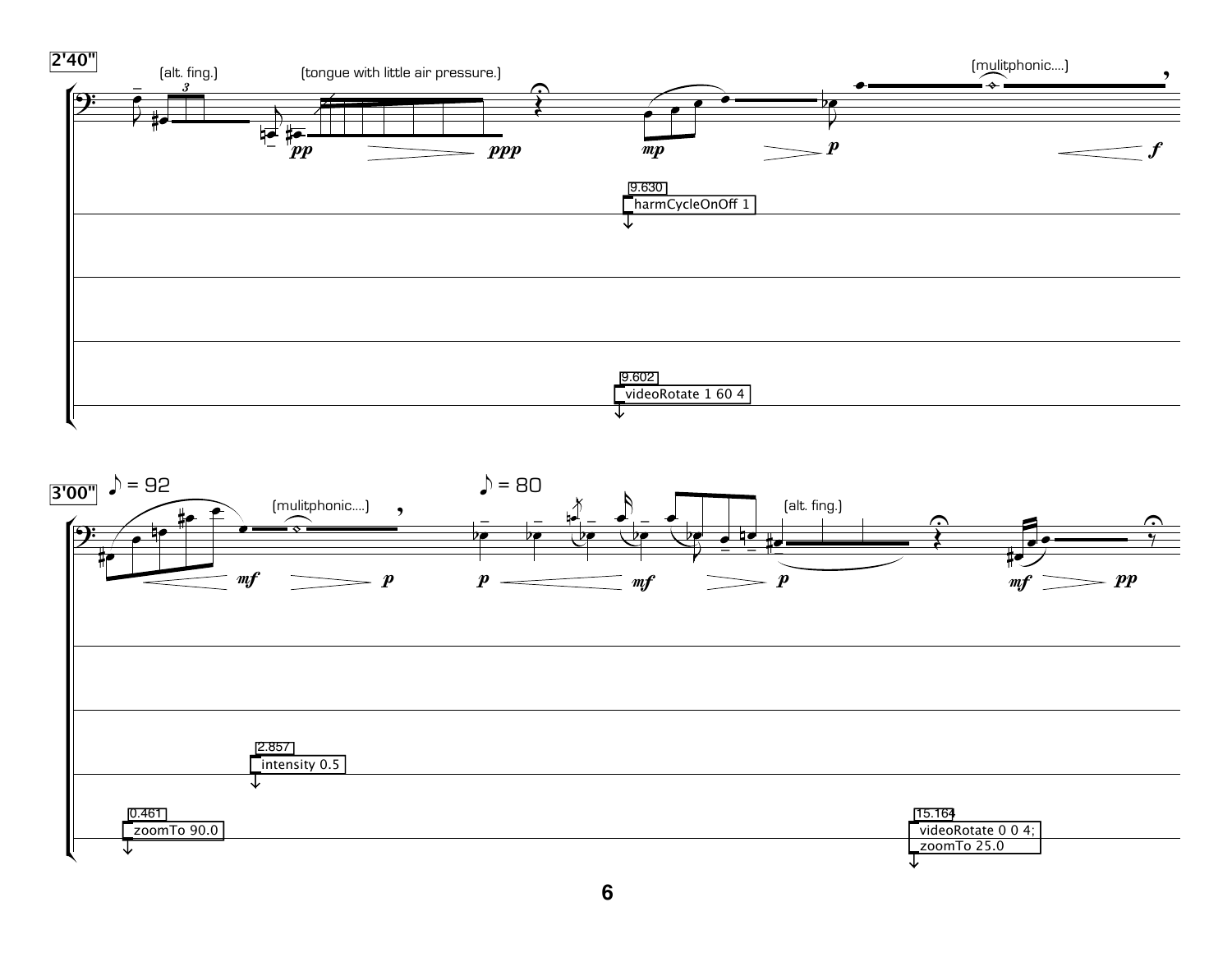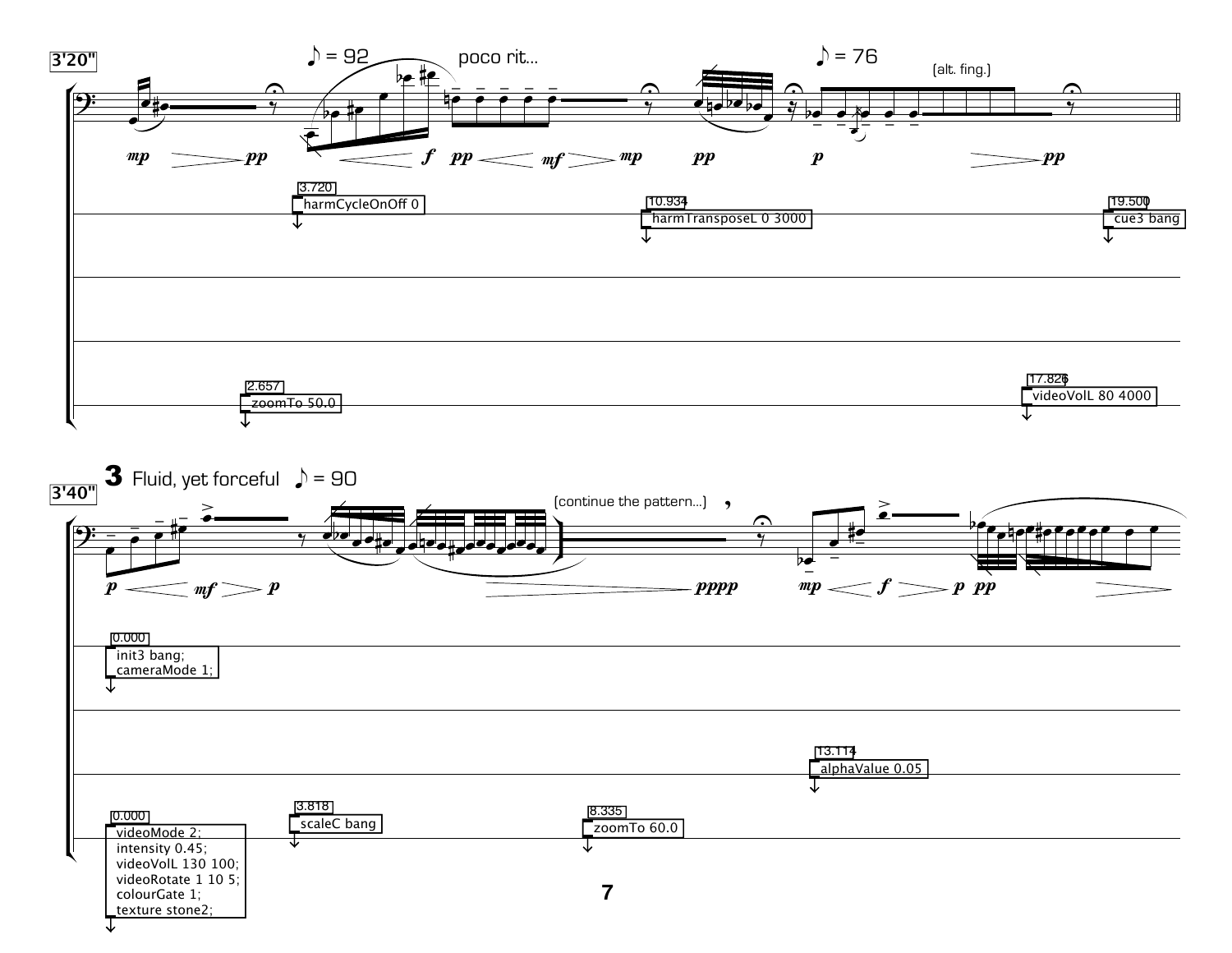

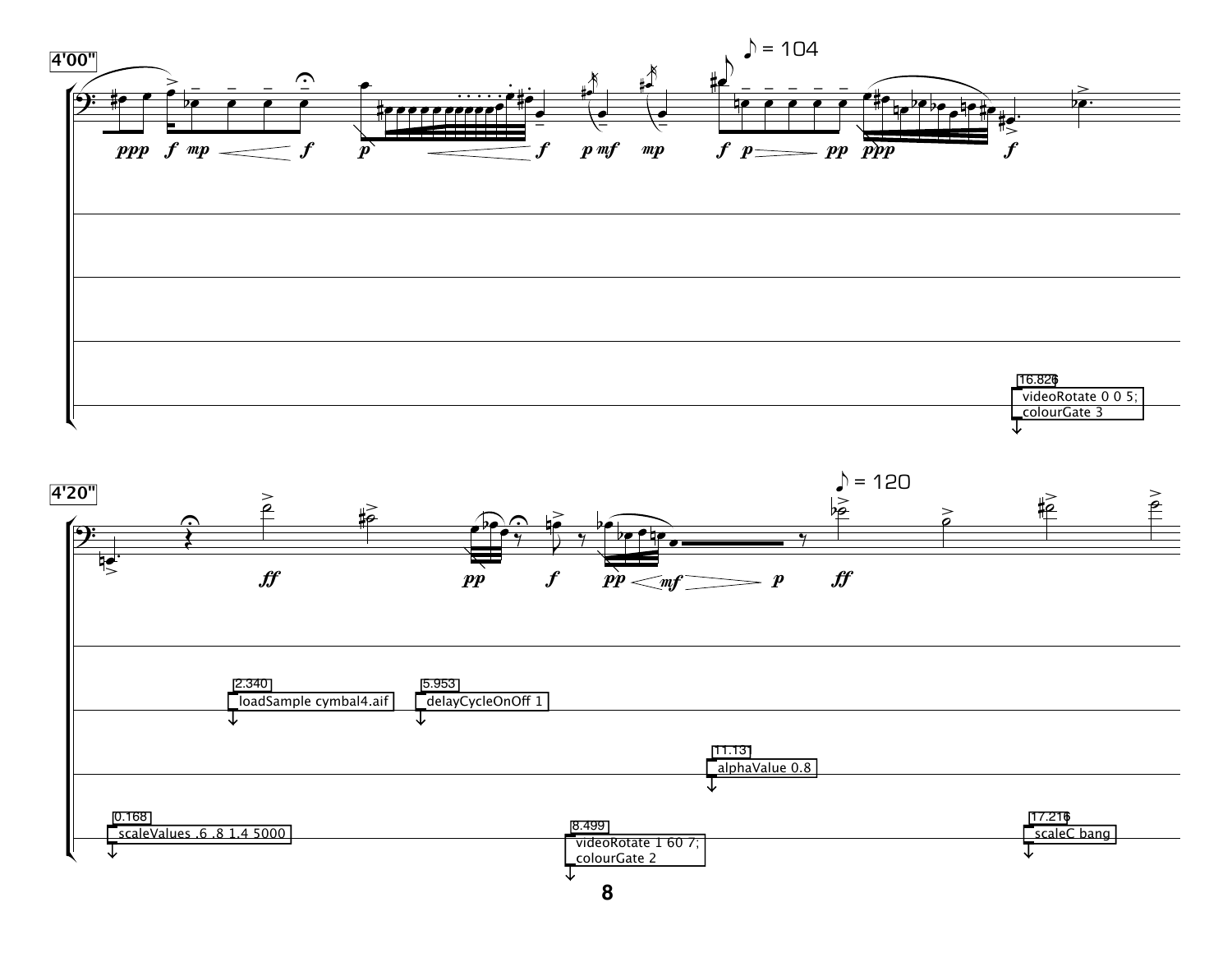

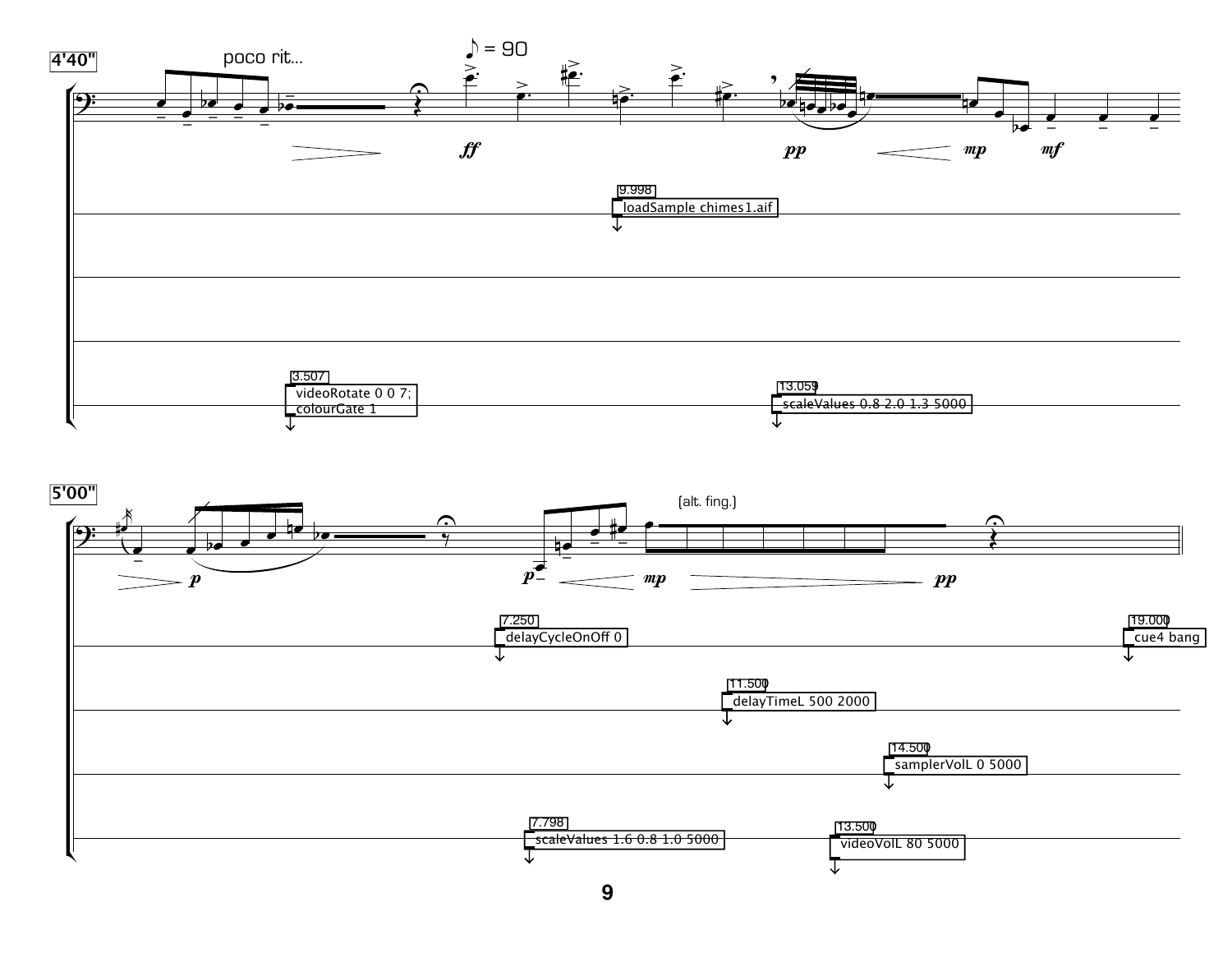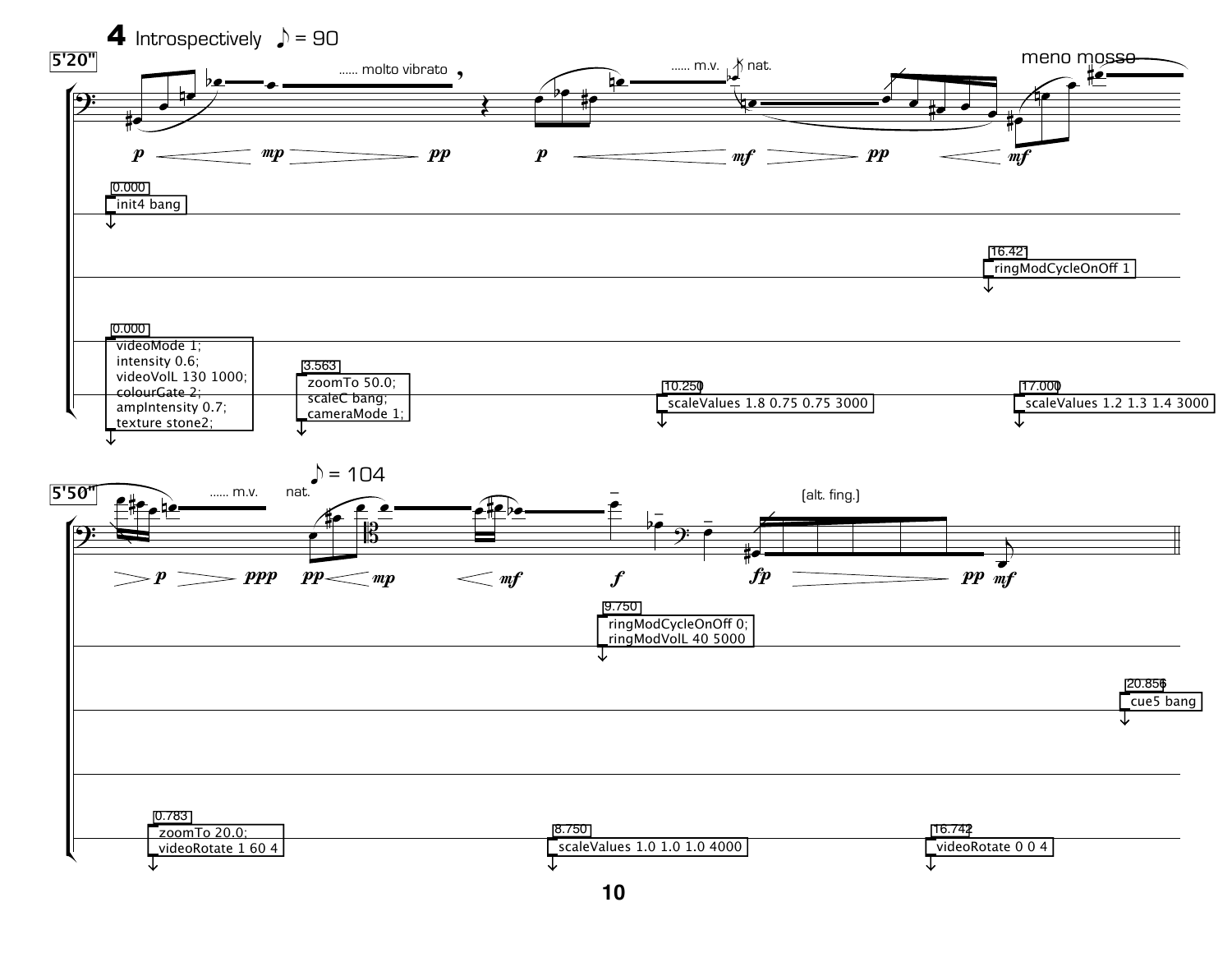

**11**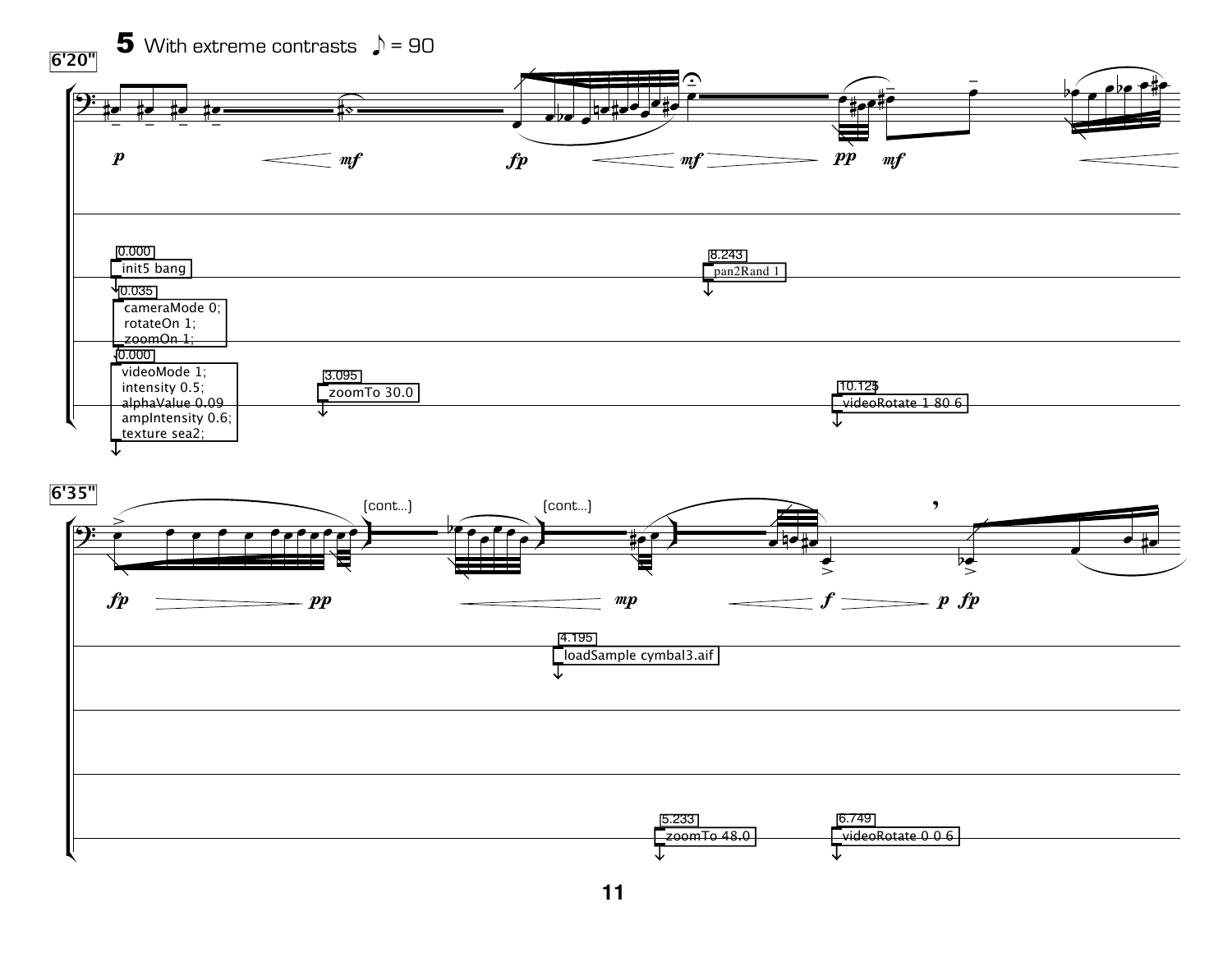

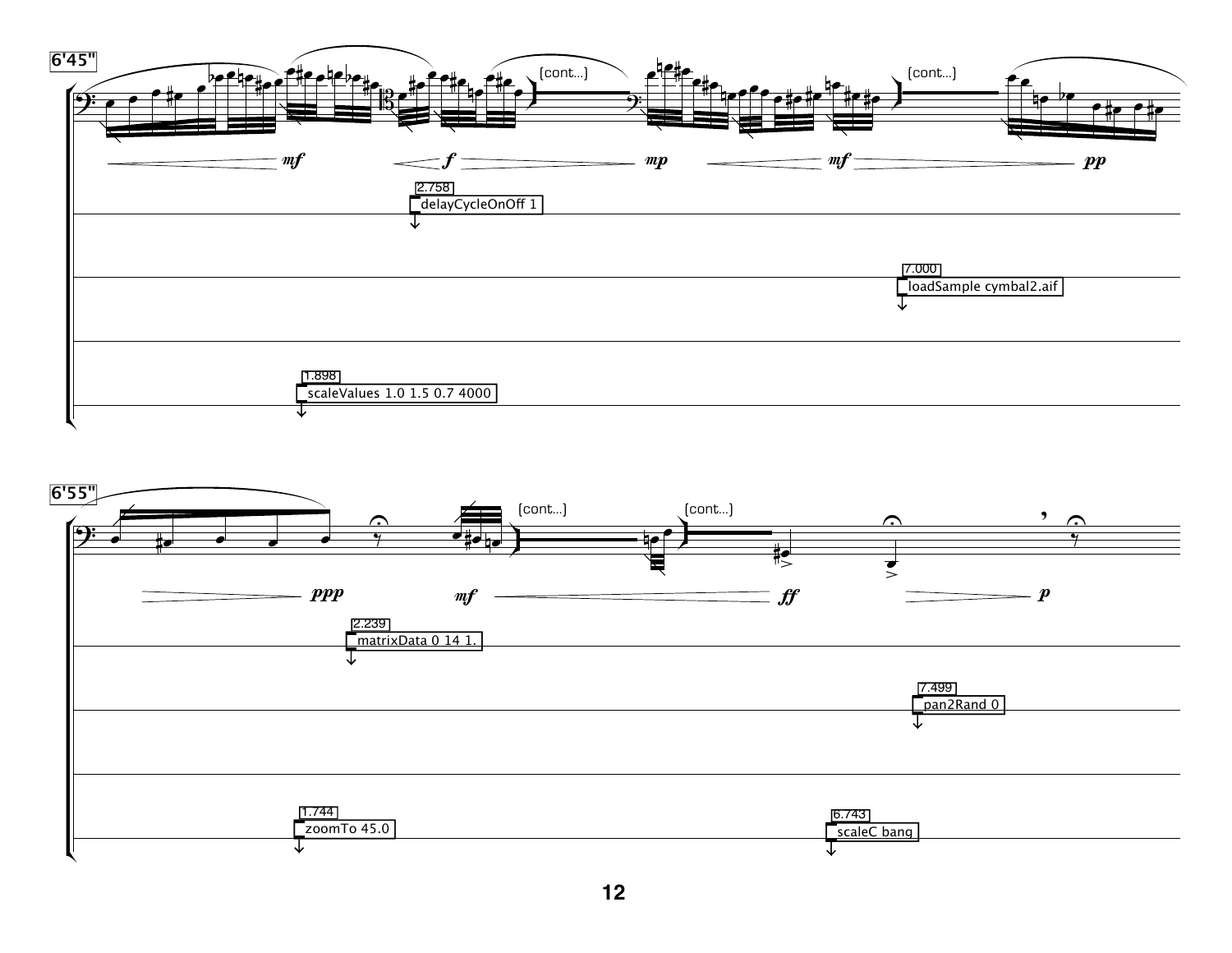

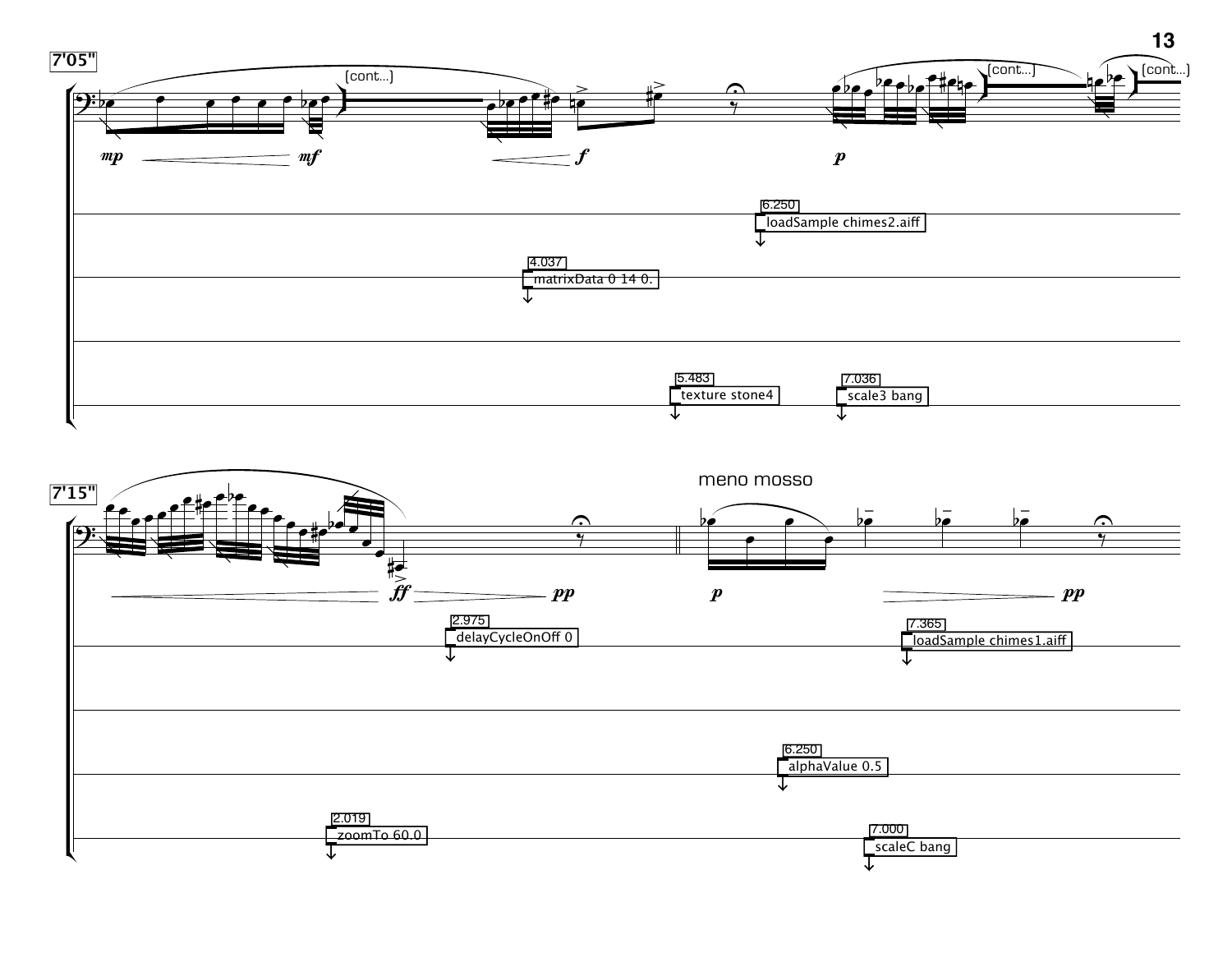

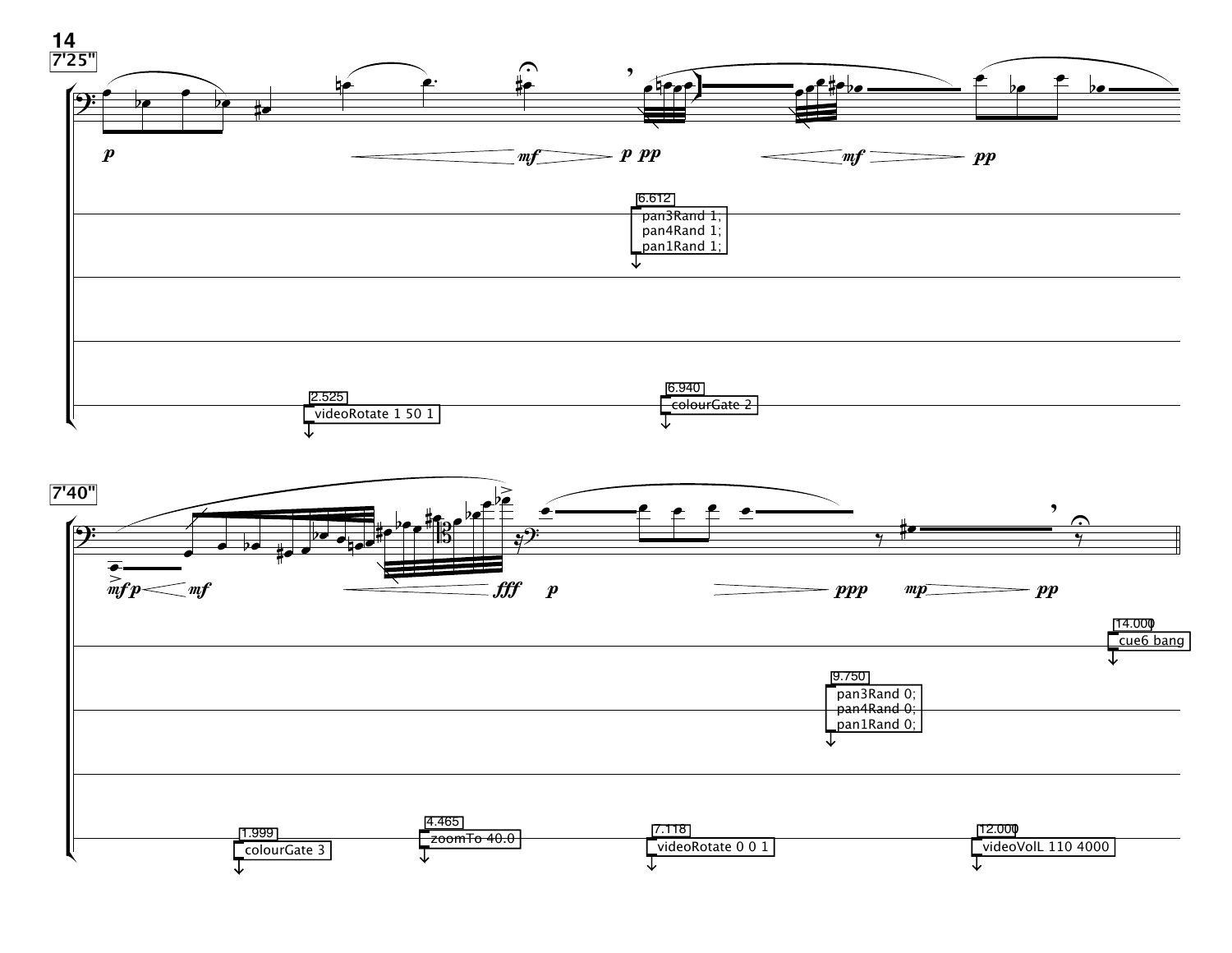

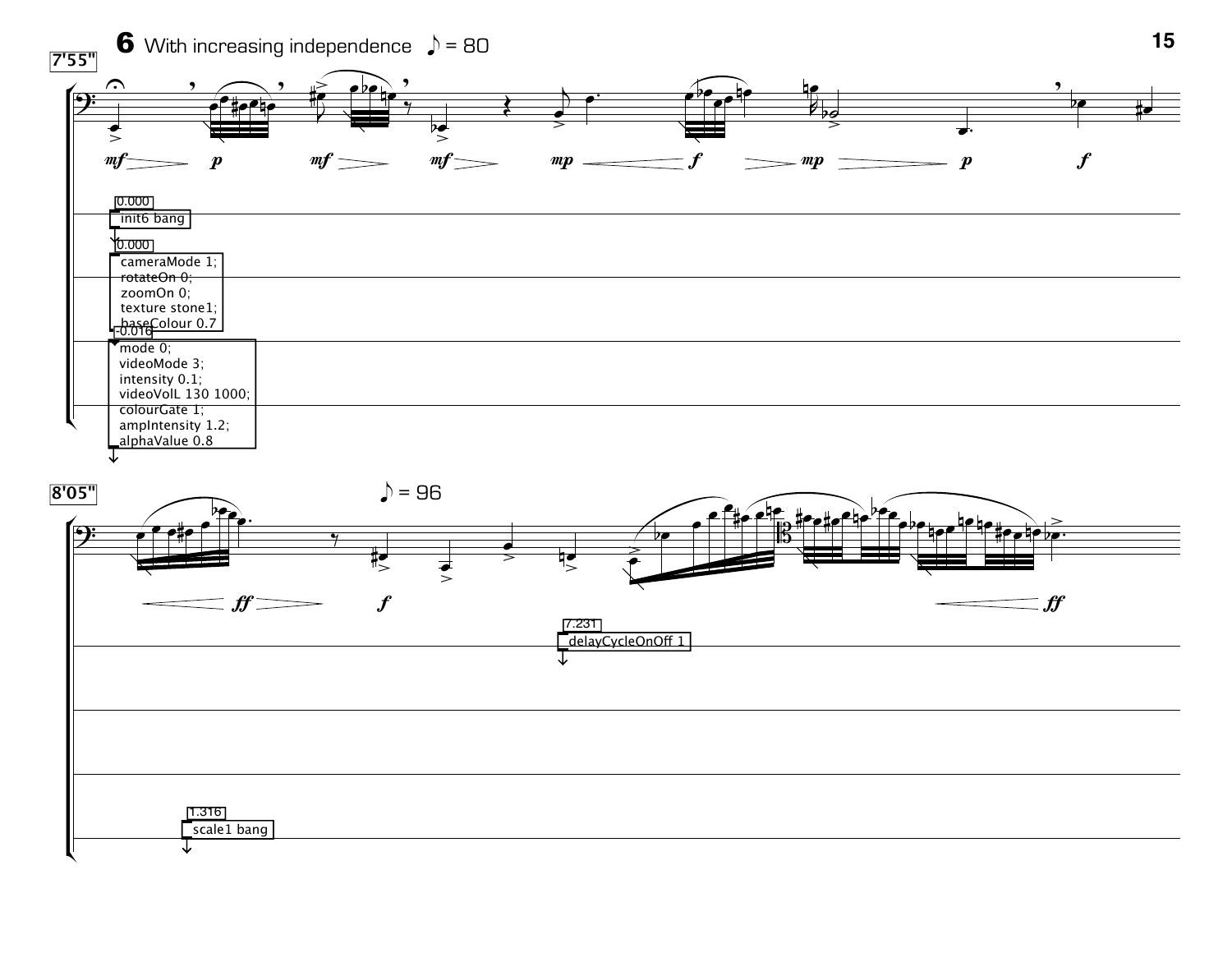

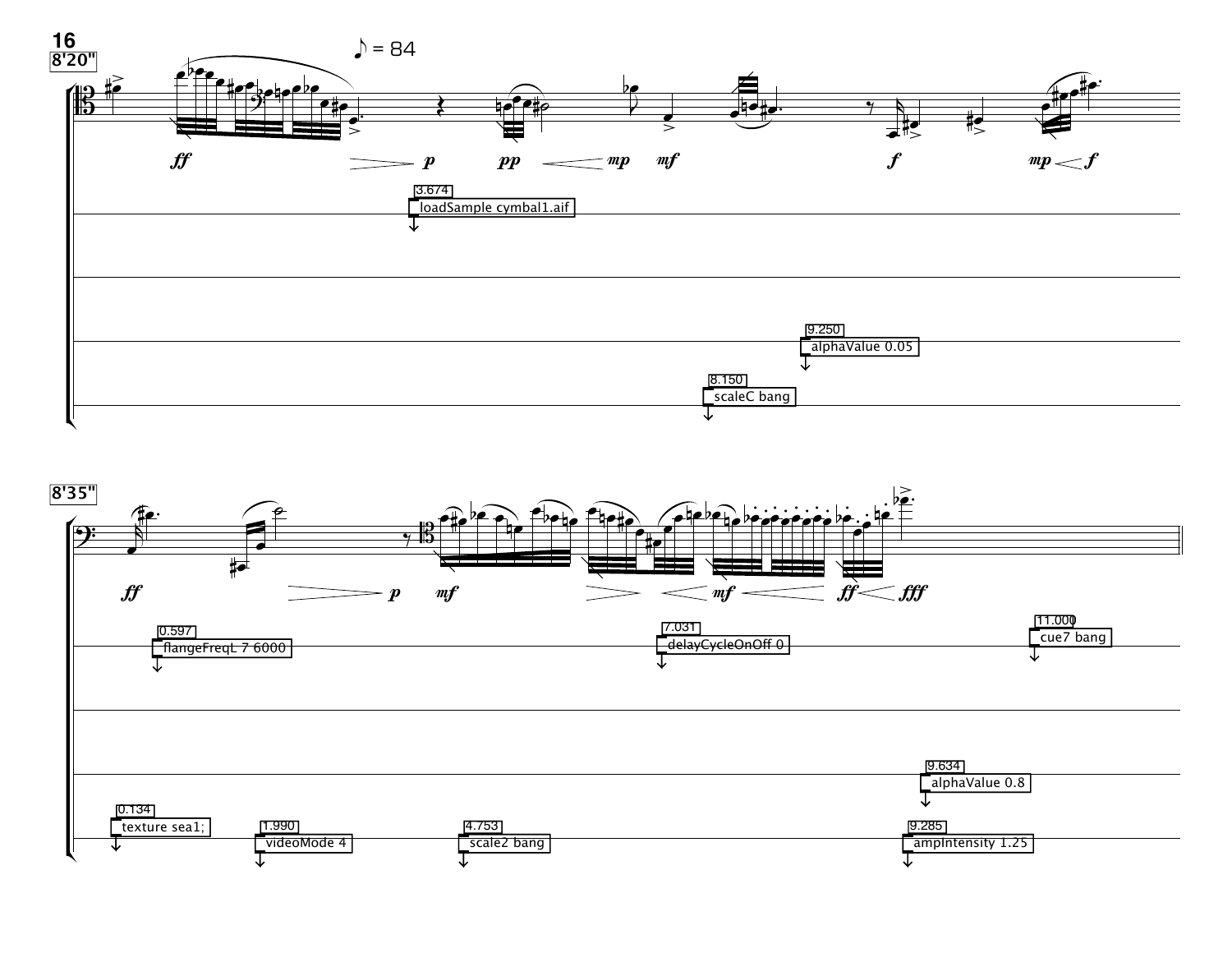

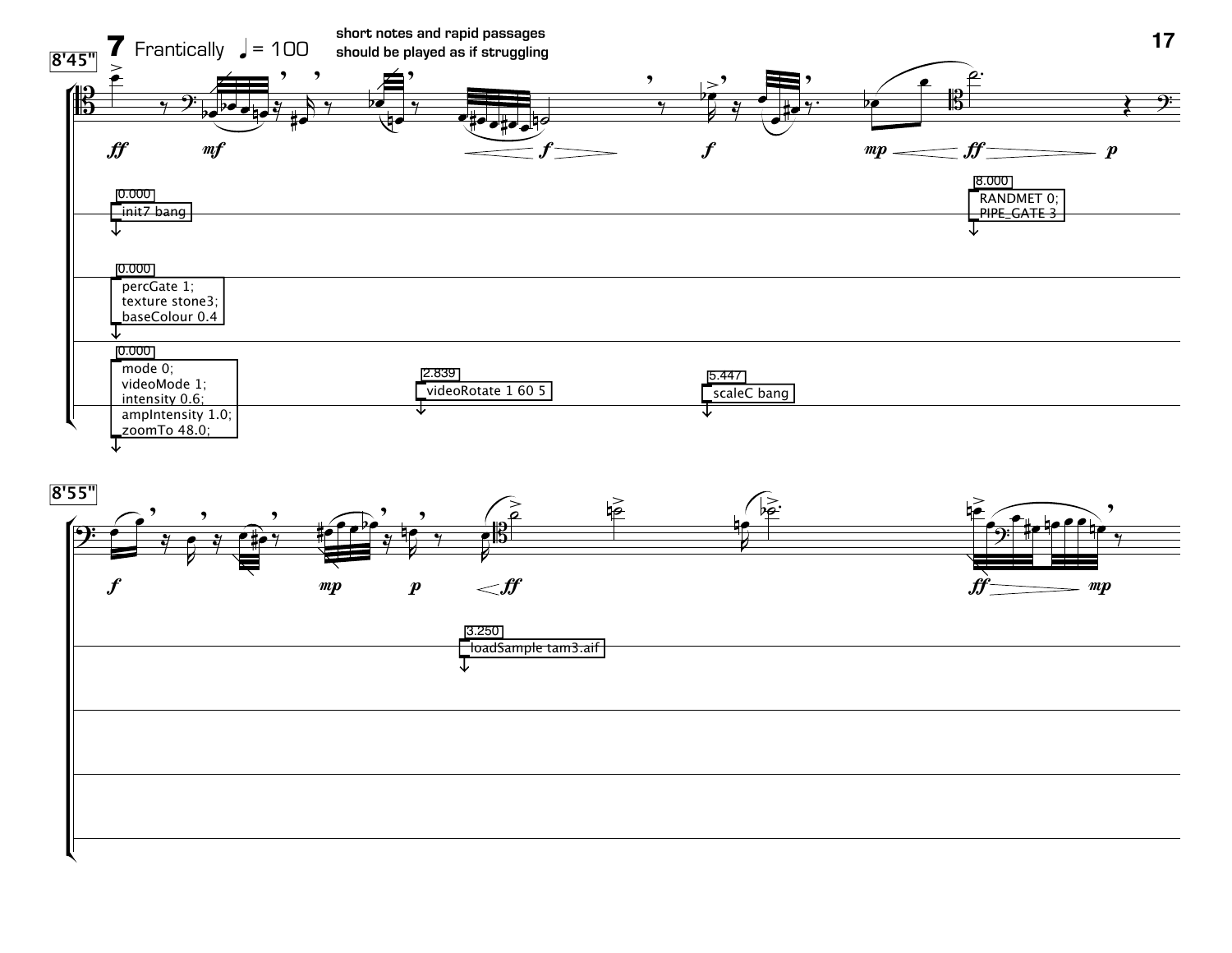

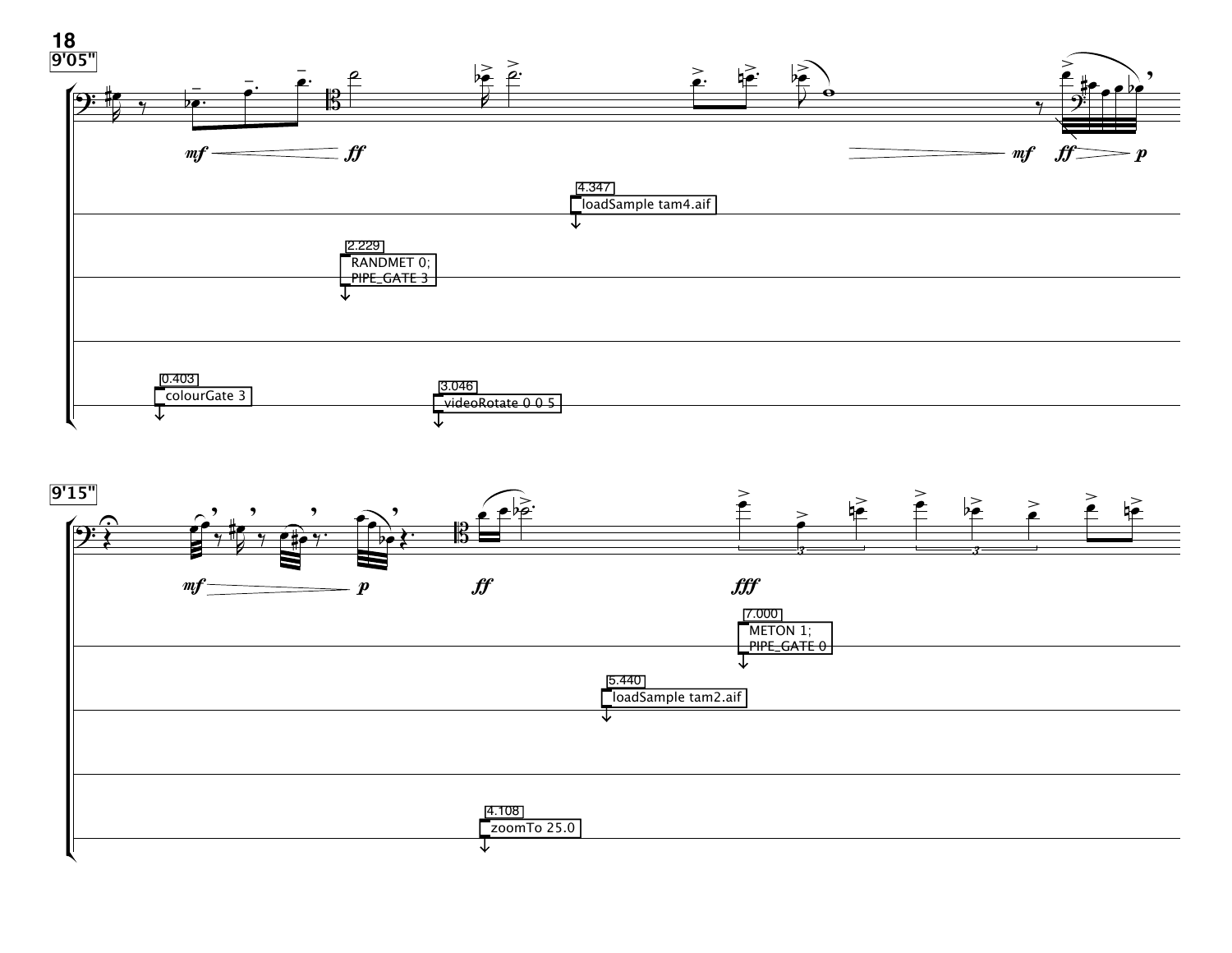

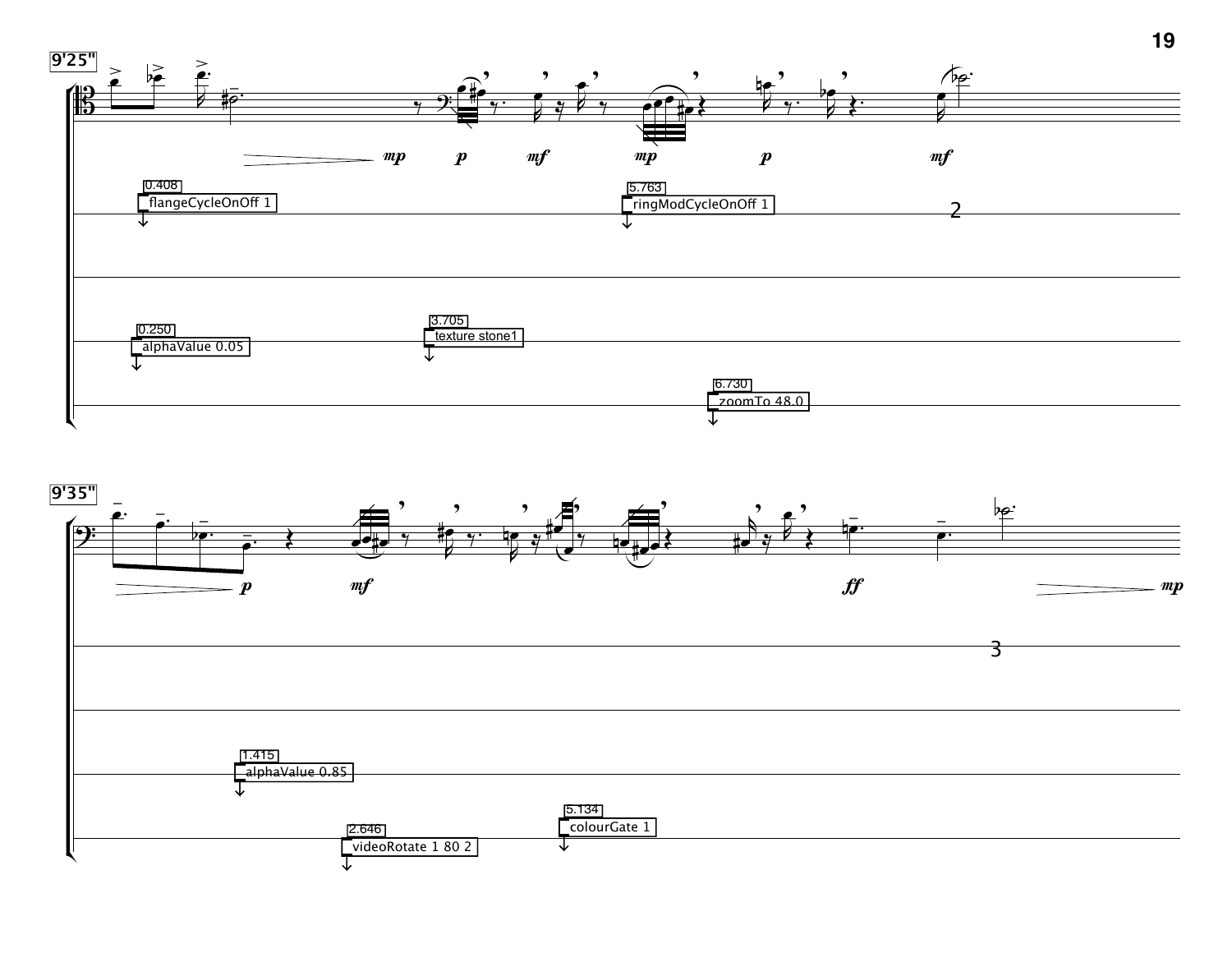

**10'00"**

poco rit...

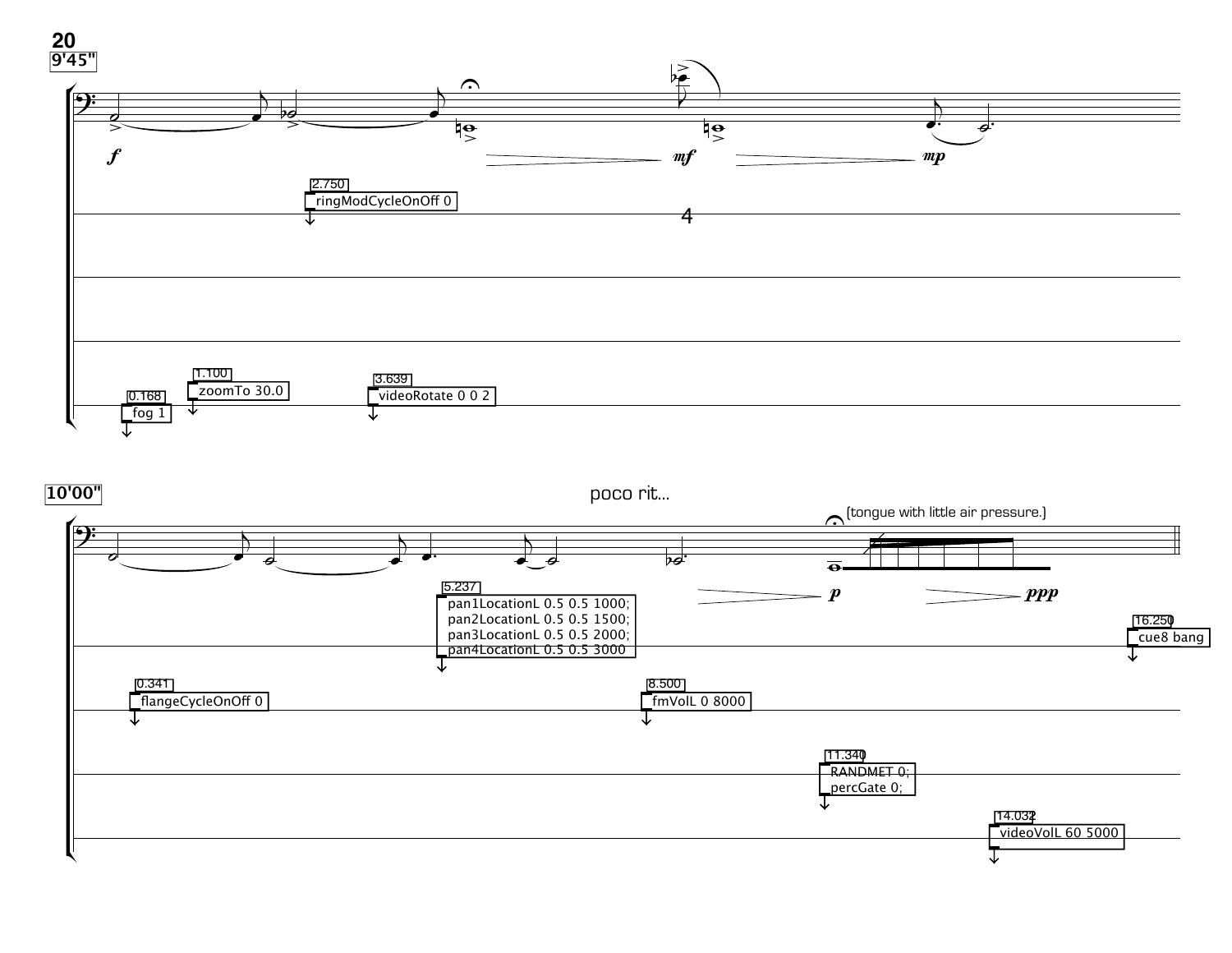